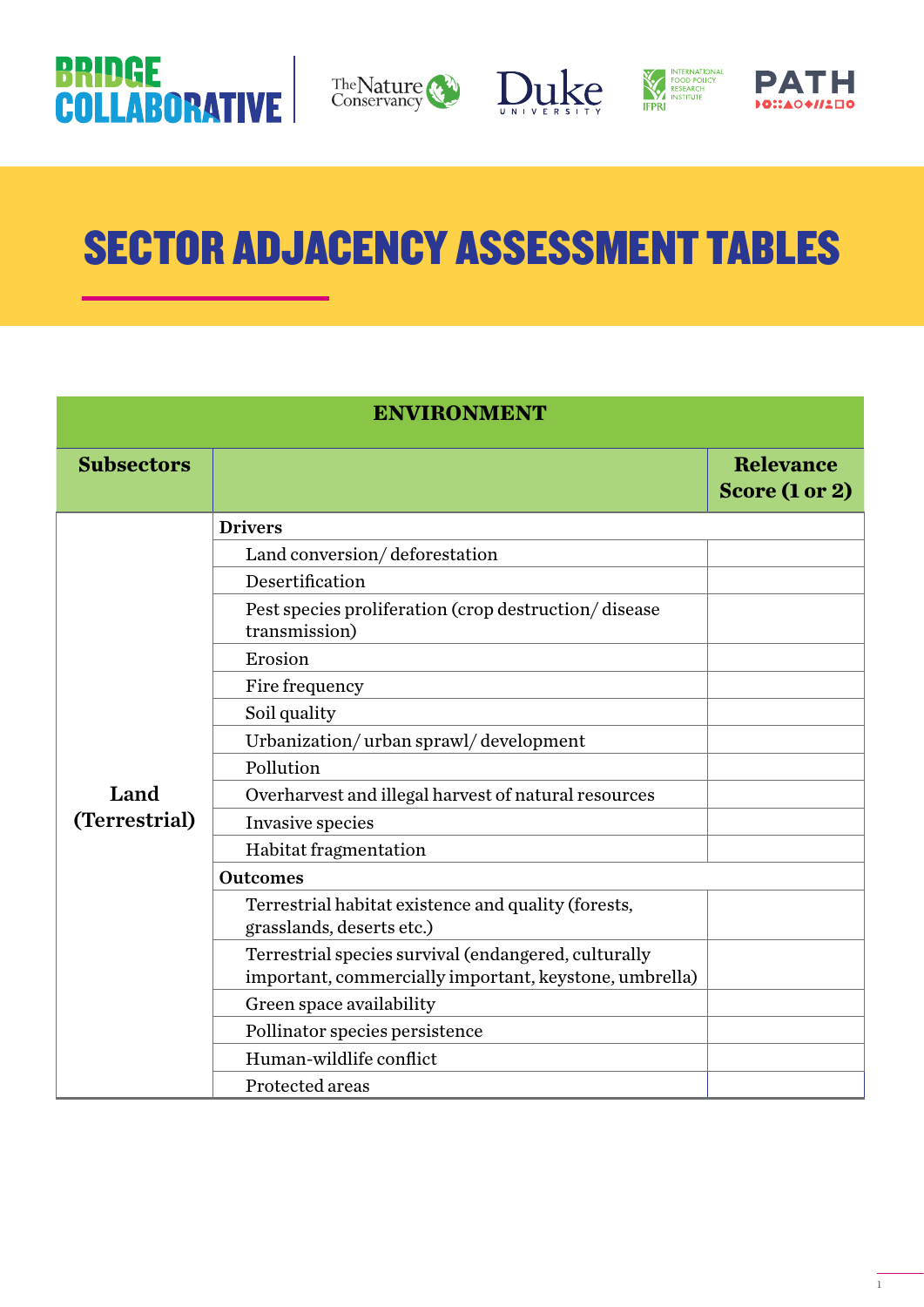#### **ENVIRONMENT**

| <b>Subsectors</b> |                                                                                                                        | <b>Relevance</b> |
|-------------------|------------------------------------------------------------------------------------------------------------------------|------------------|
|                   |                                                                                                                        | Score (1 or 2)   |
|                   | <b>Drivers</b>                                                                                                         |                  |
|                   | Dredging                                                                                                               |                  |
|                   | Dams                                                                                                                   |                  |
|                   | Sedimentation                                                                                                          |                  |
|                   | Water use                                                                                                              |                  |
|                   | Water pollution (ag runoff, sewage, etc.)                                                                              |                  |
|                   | Fisheries                                                                                                              |                  |
|                   | Overharvest and illegal harvest of natural resources                                                                   |                  |
| Rivers and        | Invasive species                                                                                                       |                  |
| <b>Streams</b>    | Habitat fragmentation                                                                                                  |                  |
|                   | <b>Outcomes</b>                                                                                                        |                  |
|                   | Aquatic and riparian habitat existence and quality<br>(wetlands, streams, rivers)                                      |                  |
|                   | Riparian/aquatic species survival (endangered,<br>culturally important, commercially important, keystone,<br>umbrella) |                  |
|                   | Water quality/eutrophication                                                                                           |                  |
|                   | Fishery sustainability (fish populations)                                                                              |                  |
|                   | <b>Drivers</b>                                                                                                         |                  |
|                   | Dredging                                                                                                               |                  |
|                   | Water quality/Pollution/eutrophication                                                                                 |                  |
|                   | Fishing/Over-fishing                                                                                                   |                  |
|                   | Acidification                                                                                                          |                  |
|                   | Coastal development                                                                                                    |                  |
|                   | Shipping                                                                                                               |                  |
| <b>Oceans</b>     | Overharvest and illegal harvest of natural resources                                                                   |                  |
|                   | Invasive species                                                                                                       |                  |
|                   | Habitat fragmentation                                                                                                  |                  |
|                   | <b>Outcomes</b>                                                                                                        |                  |
|                   | Marine habitat existence and quality (coastal wetlands,                                                                |                  |
|                   | mangroves, sea grass, coral reefs, pelagic)                                                                            |                  |
|                   | Marine species survival (endangered, culturally                                                                        |                  |
|                   | important, commercially important, keystone, umbrella)                                                                 |                  |
|                   | Fishery sustainability (fish populations)                                                                              |                  |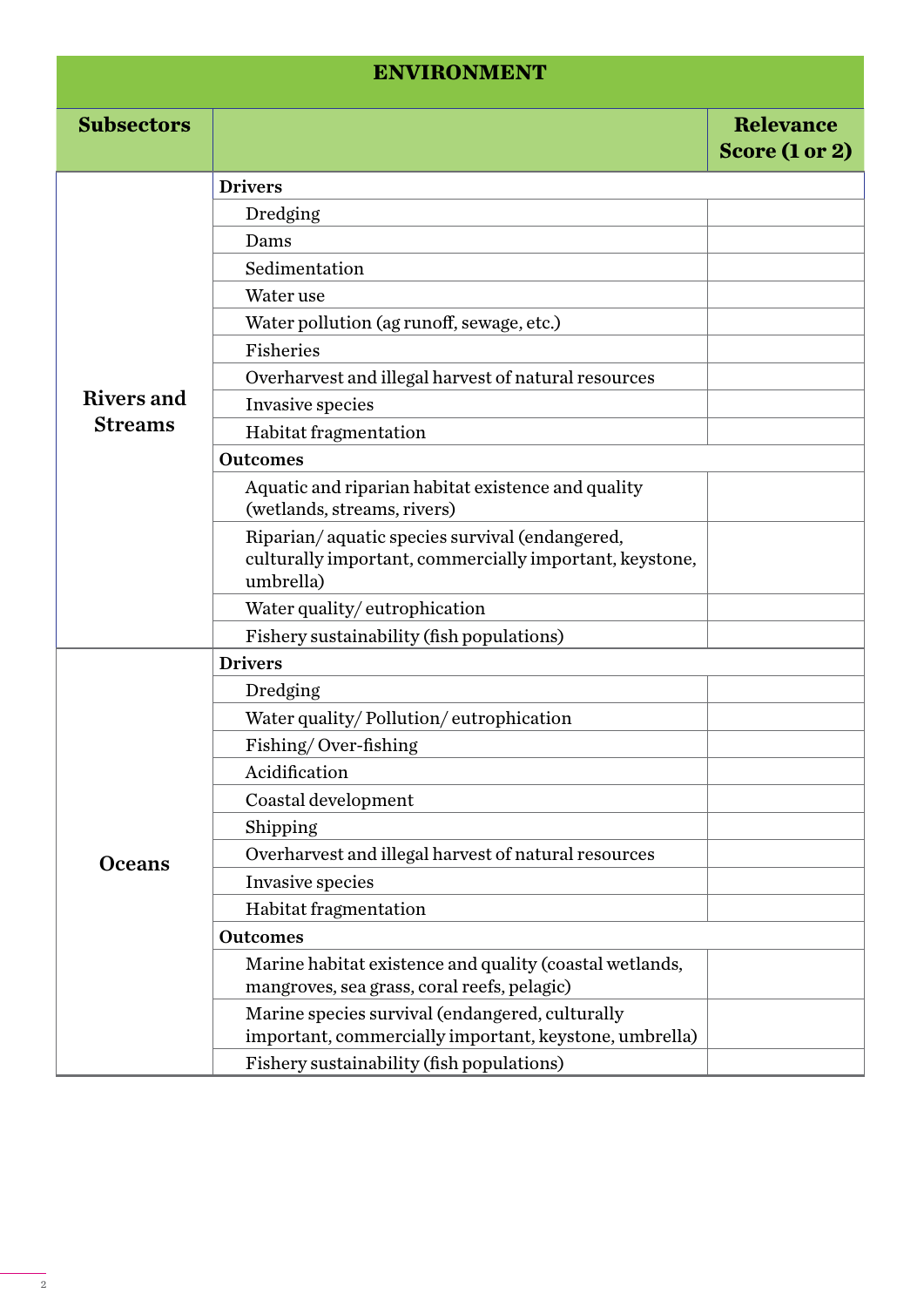## **ENVIRONMENT**

| <b>Subsectors</b>                    |                                                           | <b>Relevance</b><br>Score (1 or 2) |
|--------------------------------------|-----------------------------------------------------------|------------------------------------|
|                                      | <b>Drivers</b>                                            |                                    |
|                                      | Air pollution sources                                     |                                    |
|                                      | Particulates                                              |                                    |
|                                      | Airborne toxins                                           |                                    |
|                                      | Warming                                                   |                                    |
| Air and                              | Extreme weather (storms, drought, fires, etc.)            |                                    |
| <b>Climate</b>                       | Ocean acidification                                       |                                    |
|                                      | <b>Outcomes</b>                                           |                                    |
|                                      | Air quality (PM concentration, toxin concentration, etc.) |                                    |
|                                      | Carbon dioxide and other greenhouse gas emissions         |                                    |
|                                      | Species range shifts/suitable habitat for species         |                                    |
|                                      | Carbon accumulation and storage in natural habitats       |                                    |
|                                      | Environmental policies and enforcement                    |                                    |
| Crosscutting<br><b>Sector Issues</b> | Natural resource governance                               |                                    |
|                                      | Access to Environmental information                       |                                    |
|                                      |                                                           |                                    |
|                                      |                                                           |                                    |
|                                      |                                                           |                                    |
|                                      |                                                           |                                    |
|                                      |                                                           |                                    |
|                                      |                                                           |                                    |
|                                      |                                                           |                                    |
| <b>Additional</b>                    |                                                           |                                    |
| items                                |                                                           |                                    |
|                                      |                                                           |                                    |
|                                      |                                                           |                                    |
|                                      |                                                           |                                    |
|                                      |                                                           |                                    |
|                                      |                                                           |                                    |
|                                      |                                                           |                                    |
|                                      |                                                           |                                    |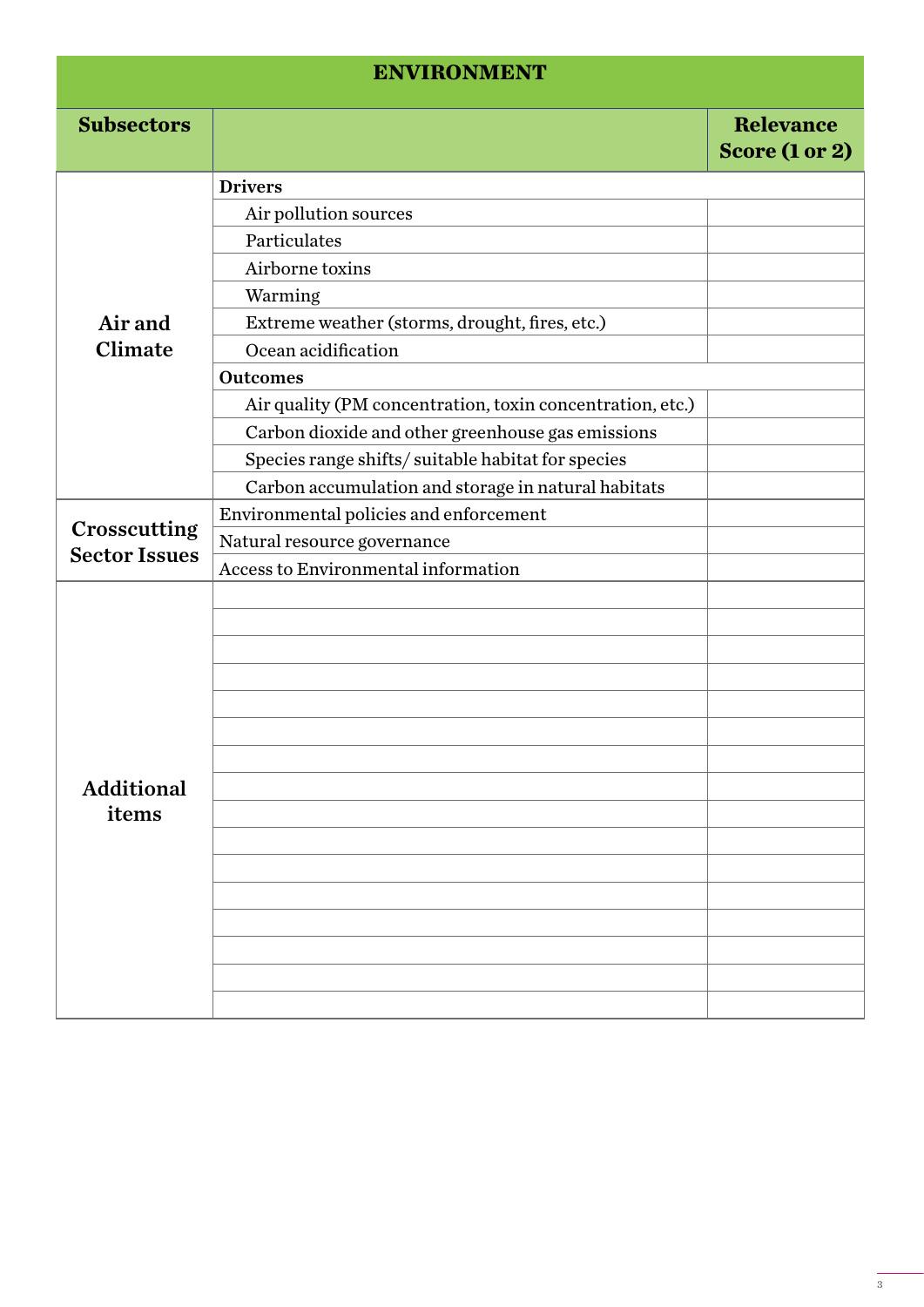### **HEALTH**

| <b>Subsectors</b> |                                                                       | <b>Relevance</b><br>Score (1 or 2) |
|-------------------|-----------------------------------------------------------------------|------------------------------------|
|                   | <b>Environmental risks</b>                                            |                                    |
|                   | Unsafe water, sanitation, and hygiene                                 |                                    |
|                   | Air pollution                                                         |                                    |
|                   | Other environmental risks (e.g., residential radon, lead<br>exposure) |                                    |
|                   | Occupational risks                                                    |                                    |
|                   | <b>Behavioral risks</b>                                               |                                    |
|                   | Child and maternal malnutrition                                       |                                    |
|                   | Tobacco                                                               |                                    |
|                   | Alcohol and drug use                                                  |                                    |
|                   | Dietary risks                                                         |                                    |
| <b>Drivers</b>    | Intimate partner violence                                             |                                    |
|                   | Childhood maltreatment                                                |                                    |
|                   | Unsafe sex                                                            |                                    |
|                   | Low physical activity                                                 |                                    |
|                   | <b>Metabolic Risks</b>                                                |                                    |
|                   | High fasting plasma glucose                                           |                                    |
|                   | High LDL cholesterol                                                  |                                    |
|                   | High systolic blood pressure                                          |                                    |
|                   | High body mass index                                                  |                                    |
|                   | Low bone mineral density                                              |                                    |
|                   | Impaired kidney function                                              |                                    |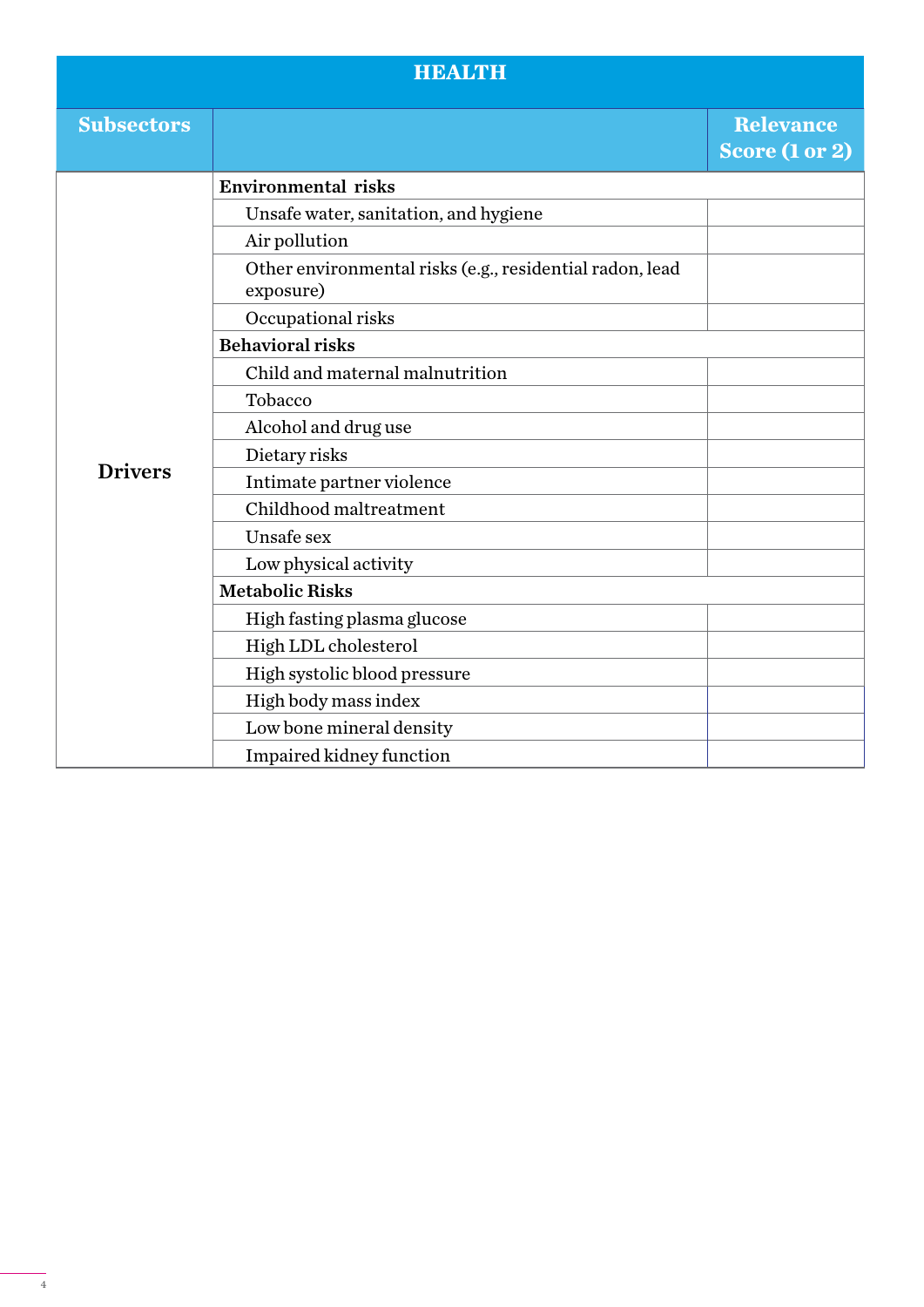#### **HEALTH**

| <b>Subsectors</b> |                                                                                                                                                                                                                                                                                                          | <b>Relevance</b><br>Score (1 or 2) |
|-------------------|----------------------------------------------------------------------------------------------------------------------------------------------------------------------------------------------------------------------------------------------------------------------------------------------------------|------------------------------------|
|                   | Communicable, maternal, neonatal, and nutritional diseases                                                                                                                                                                                                                                               |                                    |
|                   | HIV/AIDS and sexually transmitted infections                                                                                                                                                                                                                                                             |                                    |
|                   | Respiratory infections and tuberculosis                                                                                                                                                                                                                                                                  |                                    |
|                   | <b>Enteric infections</b>                                                                                                                                                                                                                                                                                |                                    |
|                   | Neglected tropical diseases and malaria                                                                                                                                                                                                                                                                  |                                    |
|                   | Other infectious diseases                                                                                                                                                                                                                                                                                |                                    |
|                   | Maternal and neonatal disorders (e.g. maternal<br>hemorrhage, maternal sepsis and other infections,<br>obstructed labor and uterine rupture, maternal abortion<br>and miscarriage, ectopic pregnancy, maternal deaths<br>aggravated by HIV/AIDS; preterm birth, neonatal sepsis<br>and other infections) |                                    |
|                   | Nutritional deficiencies                                                                                                                                                                                                                                                                                 |                                    |
|                   | Non-communicable diseases                                                                                                                                                                                                                                                                                |                                    |
|                   | Neoplasms (cancer)                                                                                                                                                                                                                                                                                       |                                    |
|                   | Cardiovascular diseases                                                                                                                                                                                                                                                                                  |                                    |
| <b>Outcomes</b>   | Chronic respiratory diseases                                                                                                                                                                                                                                                                             |                                    |
|                   | Digestive diseases                                                                                                                                                                                                                                                                                       |                                    |
|                   | Neurological disorders (e.g., Alzheimer's, Parkinson's,<br>multiple sclerosis)                                                                                                                                                                                                                           |                                    |
|                   | Mental disorders (including stress)                                                                                                                                                                                                                                                                      |                                    |
|                   | Substance use disorders                                                                                                                                                                                                                                                                                  |                                    |
|                   | Diabetes and kidney diseases                                                                                                                                                                                                                                                                             |                                    |
|                   | Skin and subcutaneous diseases                                                                                                                                                                                                                                                                           |                                    |
|                   | Sense organ diseases                                                                                                                                                                                                                                                                                     |                                    |
|                   | Musculoskeletal disorders                                                                                                                                                                                                                                                                                |                                    |
|                   | Other non-communicable diseases (e.g., congenital birth<br>defects)                                                                                                                                                                                                                                      |                                    |
|                   | <b>Injuries</b>                                                                                                                                                                                                                                                                                          |                                    |
|                   | <b>Transport injuries</b>                                                                                                                                                                                                                                                                                |                                    |
|                   | Unintentional injuries (e.g., falls, drowning, fire/<br>heat/hot substances, poisonings, animal contact,<br>environmental heat and cold exposure)                                                                                                                                                        |                                    |
|                   | Self-harm and interpersonal violence                                                                                                                                                                                                                                                                     |                                    |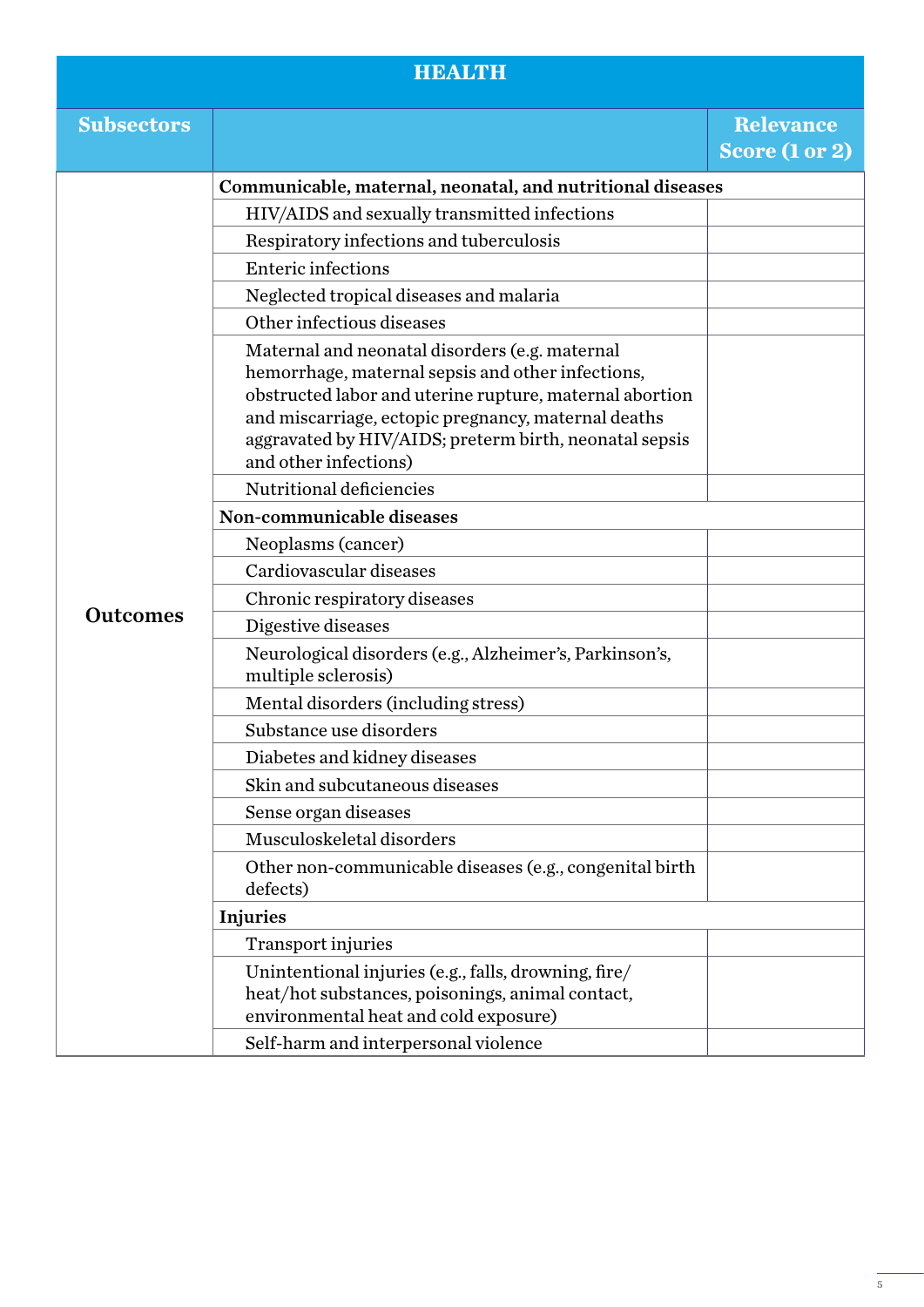#### **HEALTH**

| <b>Subsectors</b>             |                                                                                                                                                                          | <b>Relevance</b><br>Score (1 or 2) |
|-------------------------------|--------------------------------------------------------------------------------------------------------------------------------------------------------------------------|------------------------------------|
| Crosscutting<br>sector issues | Policies, governance, and financing for health services                                                                                                                  |                                    |
|                               | Social determinants of health (e.g., culture, social cohesion,<br>norms and attitudes, social disorder, income, equity, access<br>to technology and information, etc.)   |                                    |
|                               | Physical determinants of health (e.g., natural and built envi-<br>ronments, transportation, housing, exposure to toxic sub-<br>stances and other physical hazards, etc.) |                                    |
|                               | Access to and quality of health services (including health<br>care facilities)                                                                                           |                                    |
|                               | Individual behavior                                                                                                                                                      |                                    |
|                               | Biology and genetics                                                                                                                                                     |                                    |
| <b>Additional</b><br>items    |                                                                                                                                                                          |                                    |
|                               |                                                                                                                                                                          |                                    |
|                               |                                                                                                                                                                          |                                    |
|                               |                                                                                                                                                                          |                                    |
|                               |                                                                                                                                                                          |                                    |
|                               |                                                                                                                                                                          |                                    |
|                               |                                                                                                                                                                          |                                    |
|                               |                                                                                                                                                                          |                                    |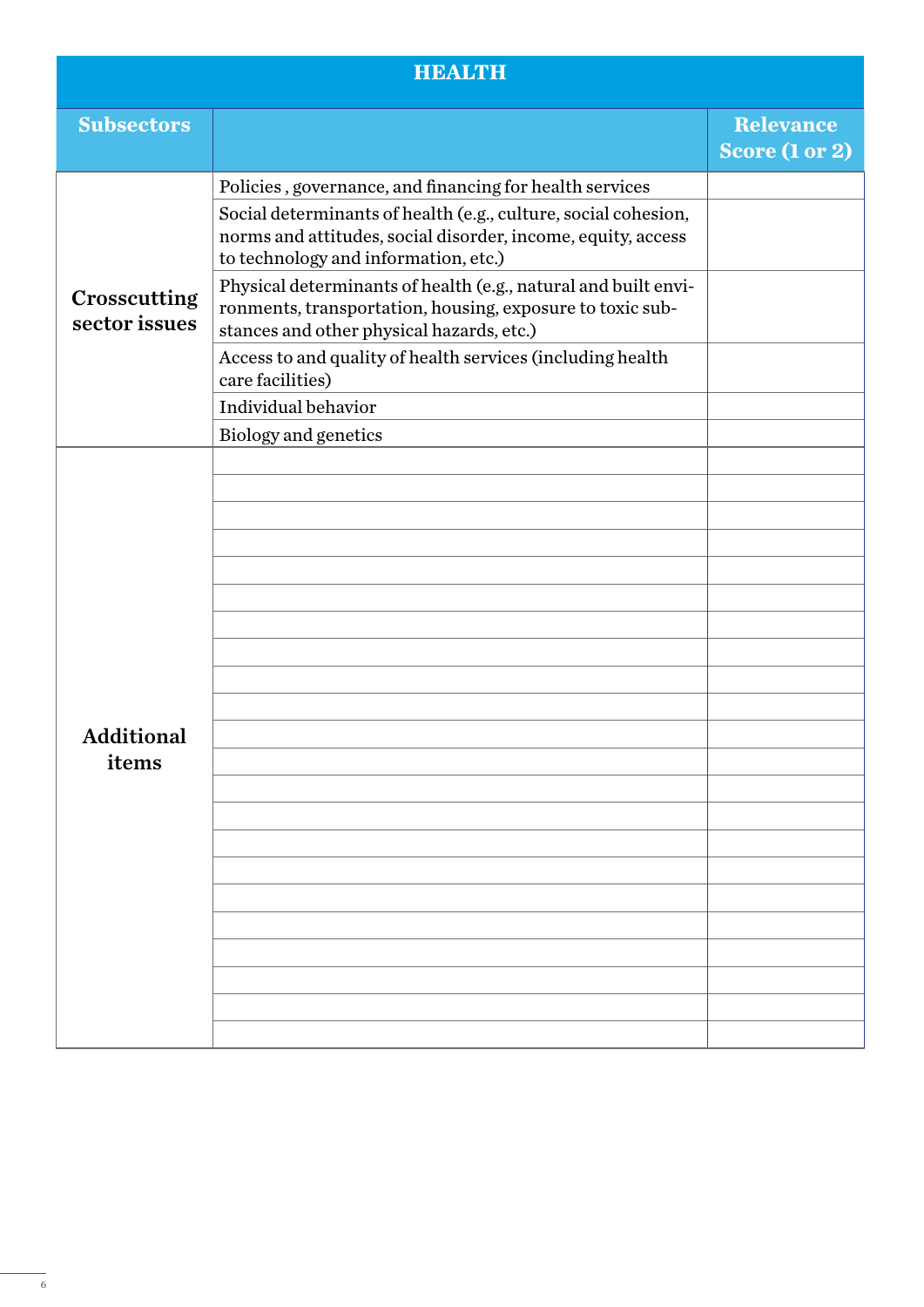#### **NUTRITION**

| <b>Subsectors</b>                 |                                                                                                                    | <b>Relevance</b><br>Score (1 or 2) |
|-----------------------------------|--------------------------------------------------------------------------------------------------------------------|------------------------------------|
|                                   | Diets (nutritional intake)                                                                                         |                                    |
|                                   | Household food security                                                                                            |                                    |
|                                   | Intra-household food allocation                                                                                    |                                    |
|                                   | Care and feeding practices (e.g., complementary feeding,<br>breastfeeding)                                         |                                    |
| <b>Drivers</b>                    | Diseases (e.g., diarrheal disease)                                                                                 |                                    |
|                                   | Household environment                                                                                              |                                    |
|                                   | Food safety                                                                                                        |                                    |
|                                   | <b>Health services</b>                                                                                             |                                    |
|                                   | Access to nutritious foods                                                                                         |                                    |
|                                   | Stunting                                                                                                           |                                    |
|                                   | Wasting                                                                                                            |                                    |
|                                   | Underweight                                                                                                        |                                    |
| <b>Outcomes</b>                   | Overweight                                                                                                         |                                    |
|                                   | Obesity                                                                                                            |                                    |
|                                   | Micronutrient deficiencies                                                                                         |                                    |
| Crosscutting                      | Household access to adequate quantity and quality of<br>resources: land, education, employment, income, technology |                                    |
| sector issues                     | Financial, human, physical, and social capital                                                                     |                                    |
|                                   | Social cultural, economic, and political context                                                                   |                                    |
|                                   |                                                                                                                    |                                    |
|                                   |                                                                                                                    |                                    |
|                                   |                                                                                                                    |                                    |
|                                   |                                                                                                                    |                                    |
|                                   |                                                                                                                    |                                    |
|                                   |                                                                                                                    |                                    |
| <b>Additional</b><br><b>Items</b> |                                                                                                                    |                                    |
|                                   |                                                                                                                    |                                    |
|                                   |                                                                                                                    |                                    |
|                                   |                                                                                                                    |                                    |
|                                   |                                                                                                                    |                                    |
|                                   |                                                                                                                    |                                    |
|                                   |                                                                                                                    |                                    |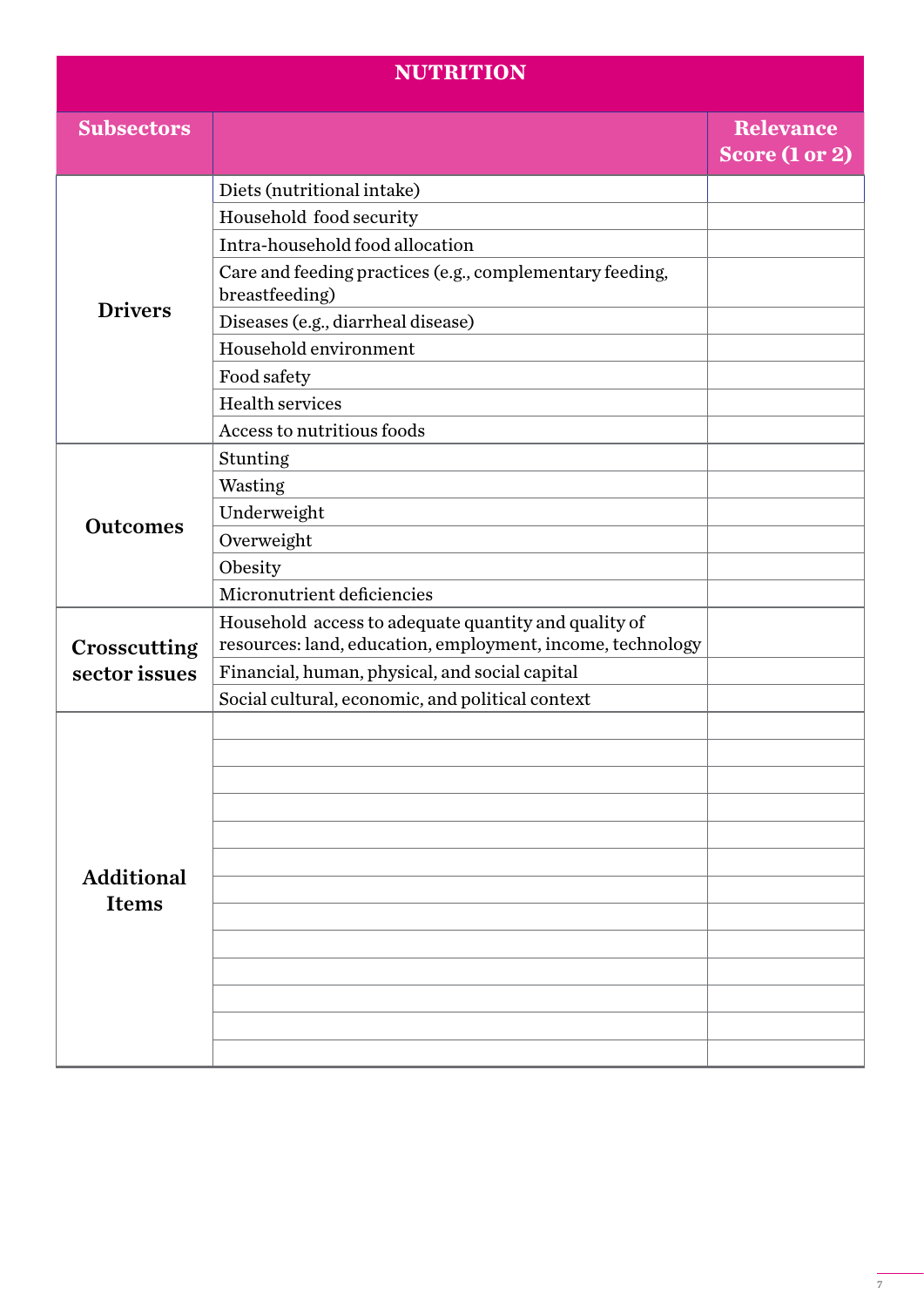#### **AGRICULTURE AND FOOD SECURITY**

| <b>Subsectors</b>             |                                                                                               | <b>Relevance</b><br>Score (1 or 2) |
|-------------------------------|-----------------------------------------------------------------------------------------------|------------------------------------|
|                               | <b>Drivers</b>                                                                                |                                    |
|                               | Crop type                                                                                     |                                    |
|                               | Livestock type                                                                                |                                    |
|                               | Mechanization/access to technology                                                            |                                    |
|                               | Agricultural intensification                                                                  |                                    |
|                               | Seed varieties (GMOs)                                                                         |                                    |
|                               | Fertilizer and pesticide use (for crops)                                                      |                                    |
|                               | Antibiotic use (for livestock)                                                                |                                    |
|                               | Type of agriculture (industrial vs. smallholder,<br>commercial vs. subsistence vs. artisanal) |                                    |
|                               | Urbanization and availability of labor                                                        |                                    |
|                               | Aquaculture expansion                                                                         |                                    |
| Agricultural<br>Production    | <b>Outcomes</b>                                                                               |                                    |
|                               | Production diversity                                                                          |                                    |
|                               | <b>Nutritional Density</b>                                                                    |                                    |
|                               | Crop yield                                                                                    |                                    |
|                               | Sustainable agricultural practice implementation<br>(BMPs)                                    |                                    |
|                               | Antibiotic resistant bacteria spread/prevalence of<br>disease untreatable by antibiotics      |                                    |
|                               | Agro-ecological conditions                                                                    |                                    |
|                               | Agricultural income/agricultural employment                                                   |                                    |
|                               | <b>Agricultural businesses</b>                                                                |                                    |
|                               | Crop disease/livestock disease prevalence                                                     |                                    |
|                               | Crop health                                                                                   |                                    |
|                               | <b>Drivers</b>                                                                                |                                    |
|                               | Food supply chains                                                                            |                                    |
| Agricultural<br>supply chains | <b>Access to markets</b>                                                                      |                                    |
|                               | <b>Outcomes</b>                                                                               |                                    |
|                               | Food price shocks                                                                             |                                    |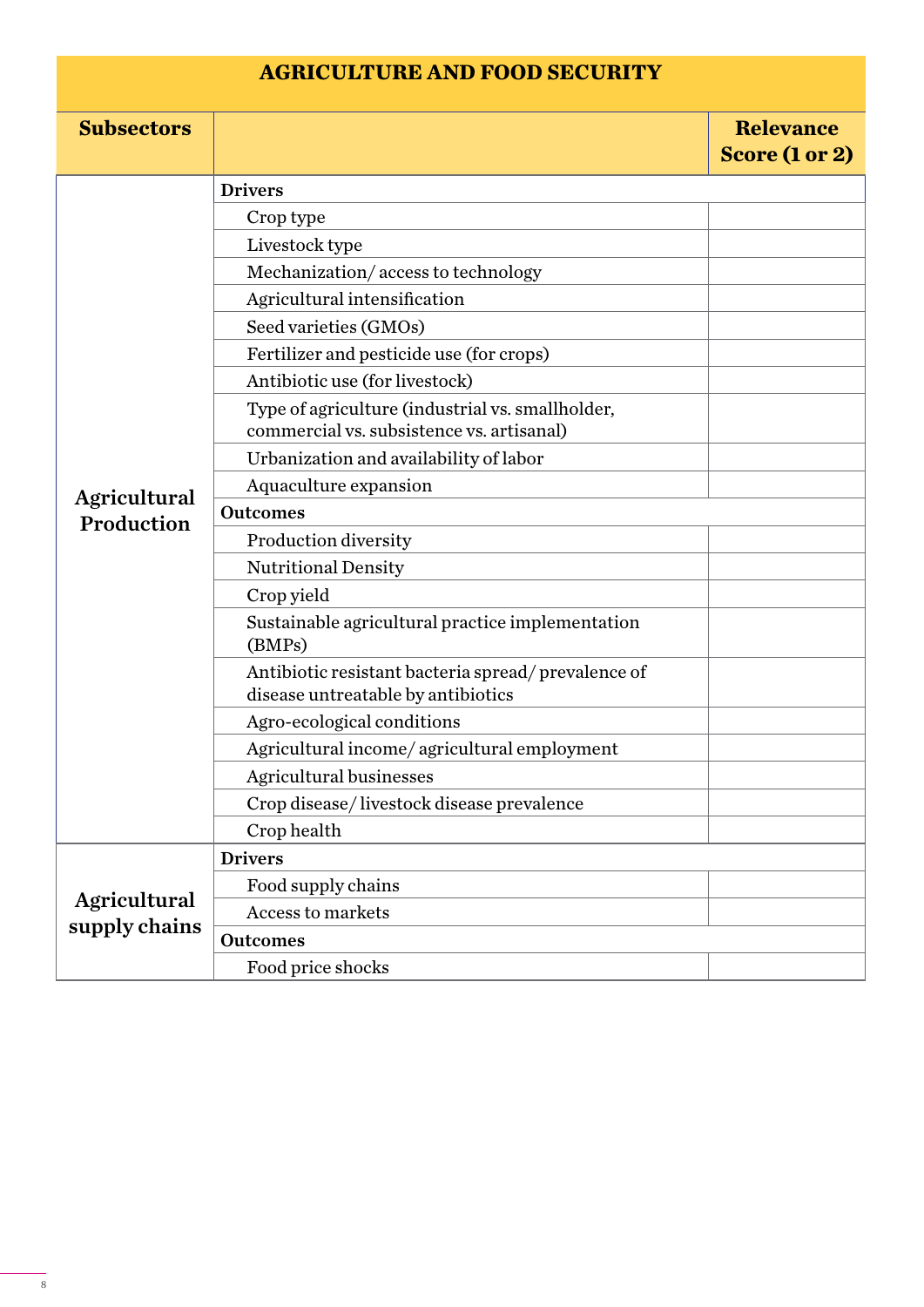#### **AGRICULTURE AND FOOD SECURITY**

| <b>Subsectors</b>              |                                                                          | <b>Relevance</b><br>Score (1 or 2) |
|--------------------------------|--------------------------------------------------------------------------|------------------------------------|
|                                | <b>Drivers</b>                                                           |                                    |
|                                | Cooking practices—resources required (wood/fuel)                         |                                    |
|                                | Population growth                                                        |                                    |
|                                | Affordability of agricultural products/food prices                       |                                    |
|                                | Hygiene and sanitation                                                   |                                    |
|                                | Alternative protein sources-e.g. insects, synthetic                      |                                    |
|                                | Dietary patterns                                                         |                                    |
|                                | Food storage                                                             |                                    |
| Consumption                    | <b>Outcomes</b>                                                          |                                    |
| and food                       | Reduced agricultural waste (and method of disposal)                      |                                    |
| access                         | Food safety                                                              |                                    |
|                                | Food waste                                                               |                                    |
|                                | Food availability                                                        |                                    |
|                                | Food access (to agricultural products, to wild food<br>products)         |                                    |
|                                | Food utilization (ability to use available food)                         |                                    |
|                                | Stability of availability, access, and utilization                       |                                    |
|                                | Nutritional status                                                       |                                    |
|                                | <b>Drivers</b>                                                           |                                    |
|                                | Irrigation/agricultural water management                                 |                                    |
|                                | Land conversion to agriculture                                           |                                    |
|                                | Soil erosion                                                             |                                    |
|                                | Pollination (managed and natural)                                        |                                    |
|                                | Water availability and quality (surface and groundwater)                 |                                    |
| Resources and<br>environmental | Desertification/land degradation (related to erosion and<br>soil health) |                                    |
| conditions                     | Agricultural pests                                                       |                                    |
| (agricultural                  | Climate/precipitation changes that affect crops                          |                                    |
| inputs)                        | Frequency of extreme weather events                                      |                                    |
|                                | <b>Outcomes</b>                                                          |                                    |
|                                | Water availability for growing crops                                     |                                    |
|                                | Fertilizer and pesticide runoff                                          |                                    |
|                                | Soil health-nutrients, salinity                                          |                                    |
|                                | Water use efficiency/availability of water for other uses                |                                    |
|                                | Agriculture related greenhouse gas emissions                             |                                    |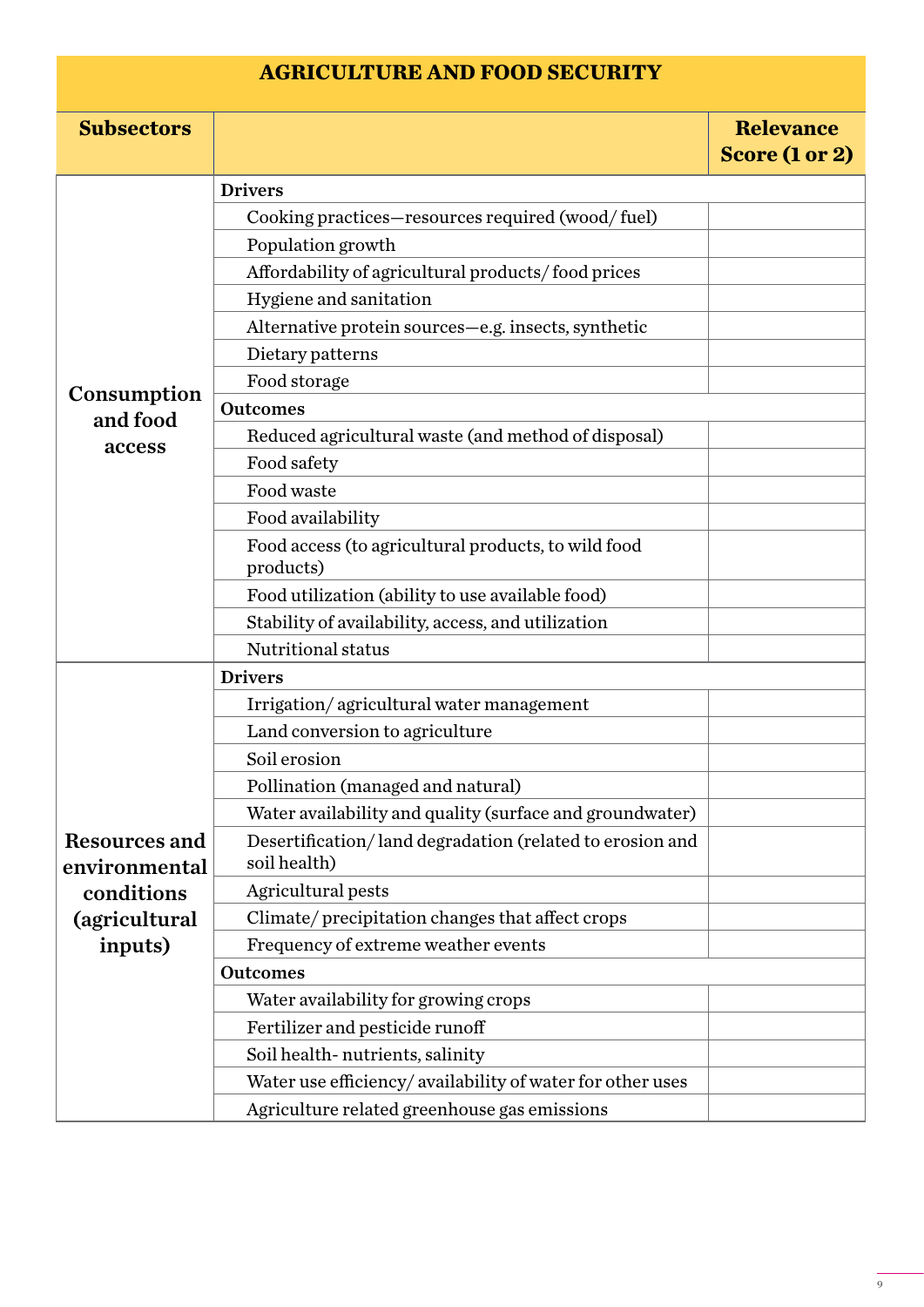#### **AGRICULTURE AND FOOD SECURITY**

| <b>Subsectors</b>                    |                                                                               | <b>Relevance</b><br>Score (1 or 2) |
|--------------------------------------|-------------------------------------------------------------------------------|------------------------------------|
|                                      | Agricultural regulation and enforcement                                       |                                    |
|                                      | Availability of agricultural R&D/ extension                                   |                                    |
| Crosscutting<br><b>Sector Issues</b> | Governance of natural resources (e.g. land and water rights)                  |                                    |
|                                      | Social norms (e.g. cultural/traditional agricultural<br>management practices) |                                    |
|                                      |                                                                               |                                    |
|                                      |                                                                               |                                    |
|                                      |                                                                               |                                    |
|                                      |                                                                               |                                    |
|                                      |                                                                               |                                    |
|                                      |                                                                               |                                    |
|                                      |                                                                               |                                    |
|                                      |                                                                               |                                    |
|                                      |                                                                               |                                    |
|                                      |                                                                               |                                    |
|                                      |                                                                               |                                    |
|                                      |                                                                               |                                    |
| <b>Additional</b><br><b>Items</b>    |                                                                               |                                    |
|                                      |                                                                               |                                    |
|                                      |                                                                               |                                    |
|                                      |                                                                               |                                    |
|                                      |                                                                               |                                    |
|                                      |                                                                               |                                    |
|                                      |                                                                               |                                    |
|                                      |                                                                               |                                    |
|                                      |                                                                               |                                    |
|                                      |                                                                               |                                    |
|                                      |                                                                               |                                    |
|                                      |                                                                               |                                    |
|                                      |                                                                               |                                    |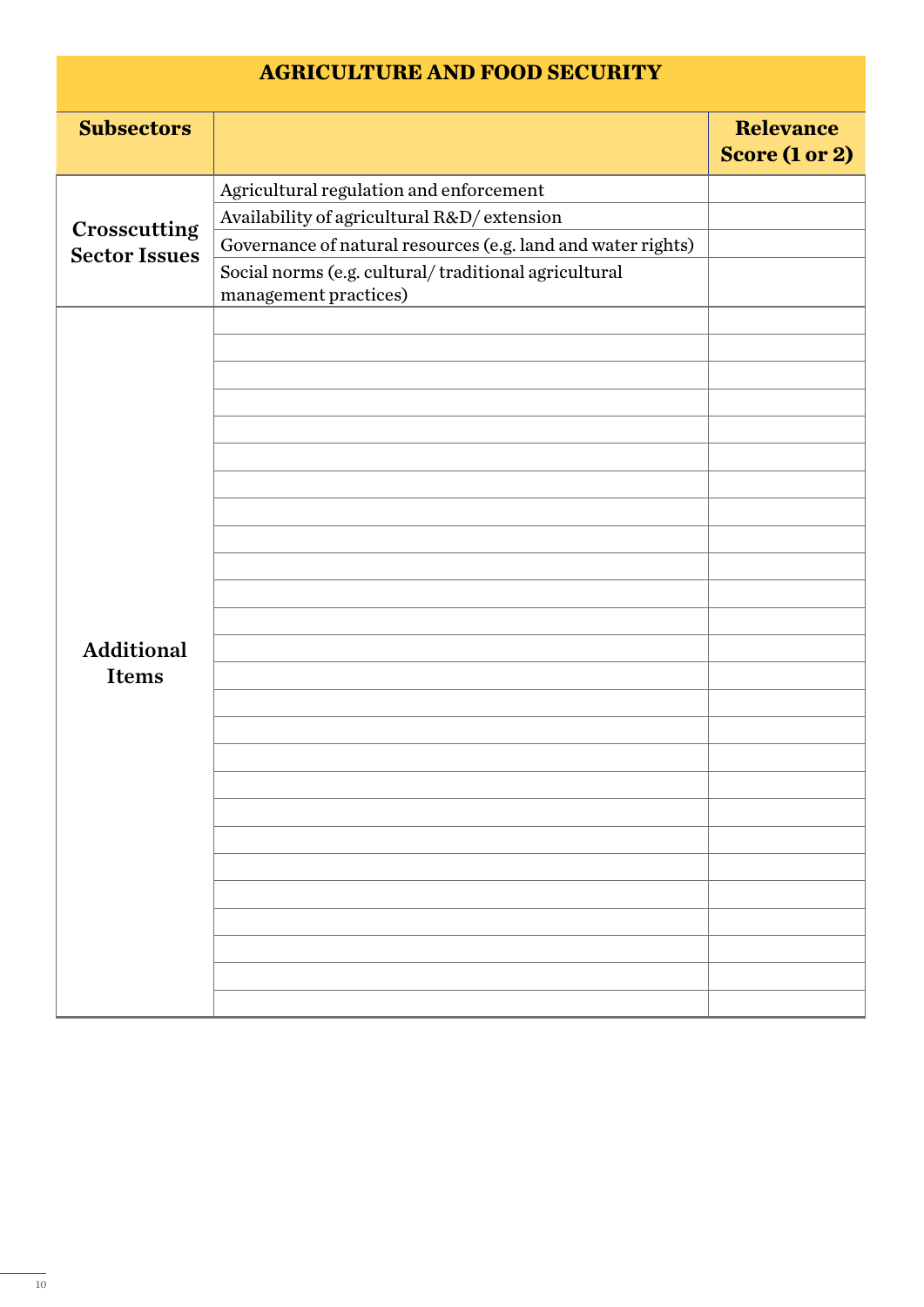## **WATER, SANITATION & HYGIENE (WASH)**

| <b>Subsectors</b>                    |                                                                    | <b>Relevance</b><br>Score (1 or 2) |
|--------------------------------------|--------------------------------------------------------------------|------------------------------------|
|                                      |                                                                    |                                    |
|                                      | <b>Drivers</b>                                                     |                                    |
|                                      | Water sources                                                      |                                    |
|                                      | Affordability of water                                             |                                    |
|                                      | Water pollution/contamination                                      |                                    |
| <b>Water access</b>                  | Water recycling/re-use                                             |                                    |
| (and quality)                        | Water scarcity/use-efficiency                                      |                                    |
|                                      | <b>Outcomes</b>                                                    |                                    |
|                                      | Access to water (for multiple uses e.g. cleaning, laundry<br>etc.) |                                    |
|                                      | Access to potable water (for drinking and cooking)                 |                                    |
|                                      | Time spent gathering water                                         |                                    |
|                                      | <b>Drivers</b>                                                     |                                    |
|                                      | Access to toilets and toilet use practices                         |                                    |
|                                      | Wastewater treatment practices                                     |                                    |
|                                      | <b>Outcomes</b>                                                    |                                    |
| Sanitation                           | Access to toilets/toilet facilities                                |                                    |
|                                      | Contamination of water sources with wastewater (and                |                                    |
|                                      | associated disease burden and pollution)                           |                                    |
|                                      | Bacteria/virus/parasite load in drinking water                     |                                    |
|                                      | Disease burden of infections caused by using<br>contaminated water |                                    |
|                                      | <b>Drivers</b>                                                     |                                    |
|                                      | Hand washing practices                                             |                                    |
|                                      | Hygiene education/awareness                                        |                                    |
|                                      | Access to soap                                                     |                                    |
|                                      | Access to menstrual hygiene products                               |                                    |
| <b>Hygiene</b>                       | Disease spread through fingers, flies, fields, and fluids          |                                    |
|                                      | <b>Outcomes</b>                                                    |                                    |
|                                      | Women/girls engaged in usual activities during                     |                                    |
|                                      | menstruation                                                       |                                    |
|                                      | Disease transmission (and resulting disease burden)                |                                    |
|                                      | Water infrastructure/access to sanitation and hygiene              |                                    |
| Crosscutting<br><b>Sector Issues</b> | hardware and products                                              |                                    |
|                                      | Sanitation policies and governance                                 |                                    |
|                                      | Behavior change (education/awareness)                              |                                    |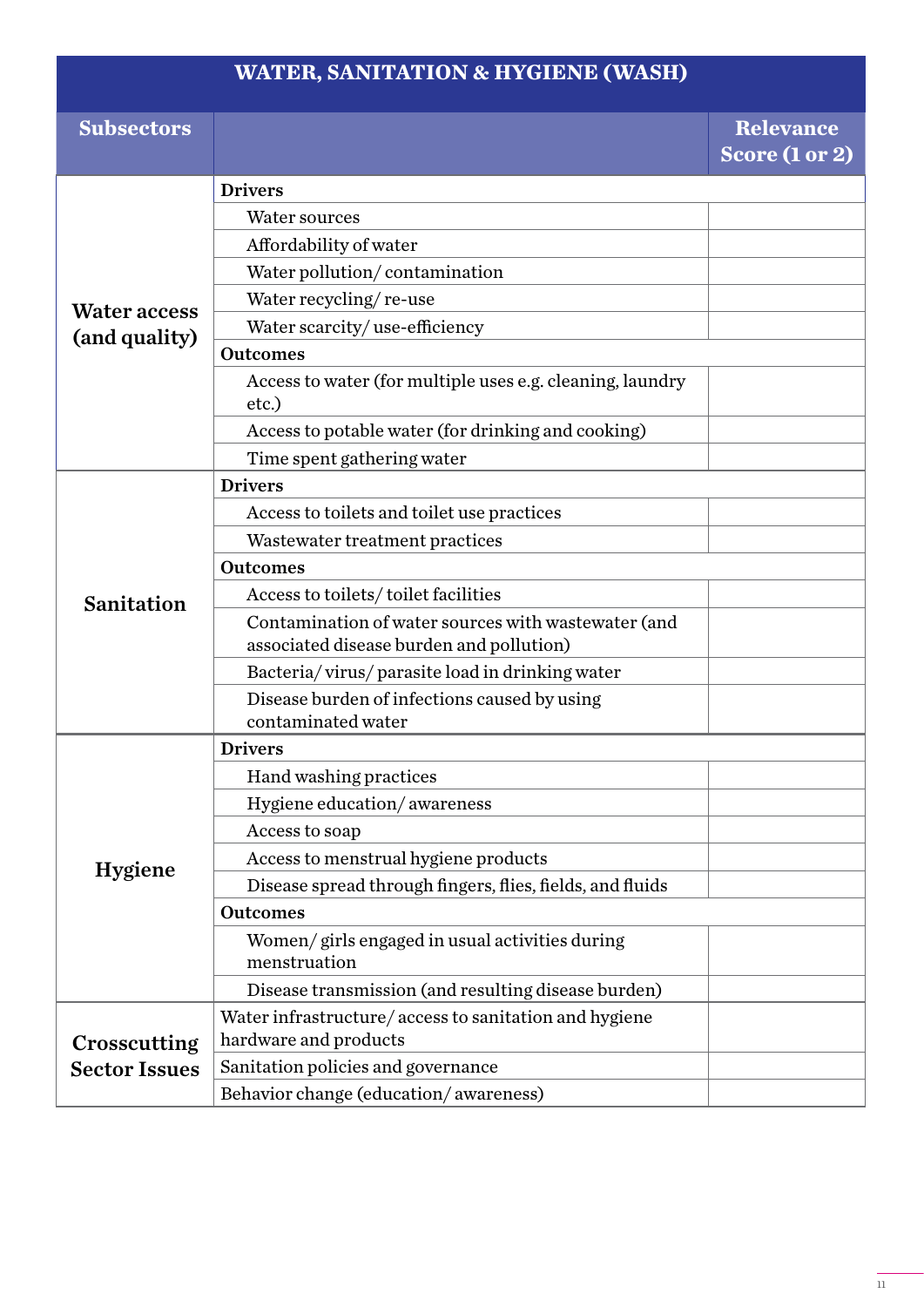| <b>WATER, SANITATION &amp; HYGIENE (WASH)</b> |  |                             |
|-----------------------------------------------|--|-----------------------------|
| <b>Subsectors</b>                             |  | Relevance<br>Score (1 or 2) |
| Additional<br><b>Items</b>                    |  |                             |
|                                               |  |                             |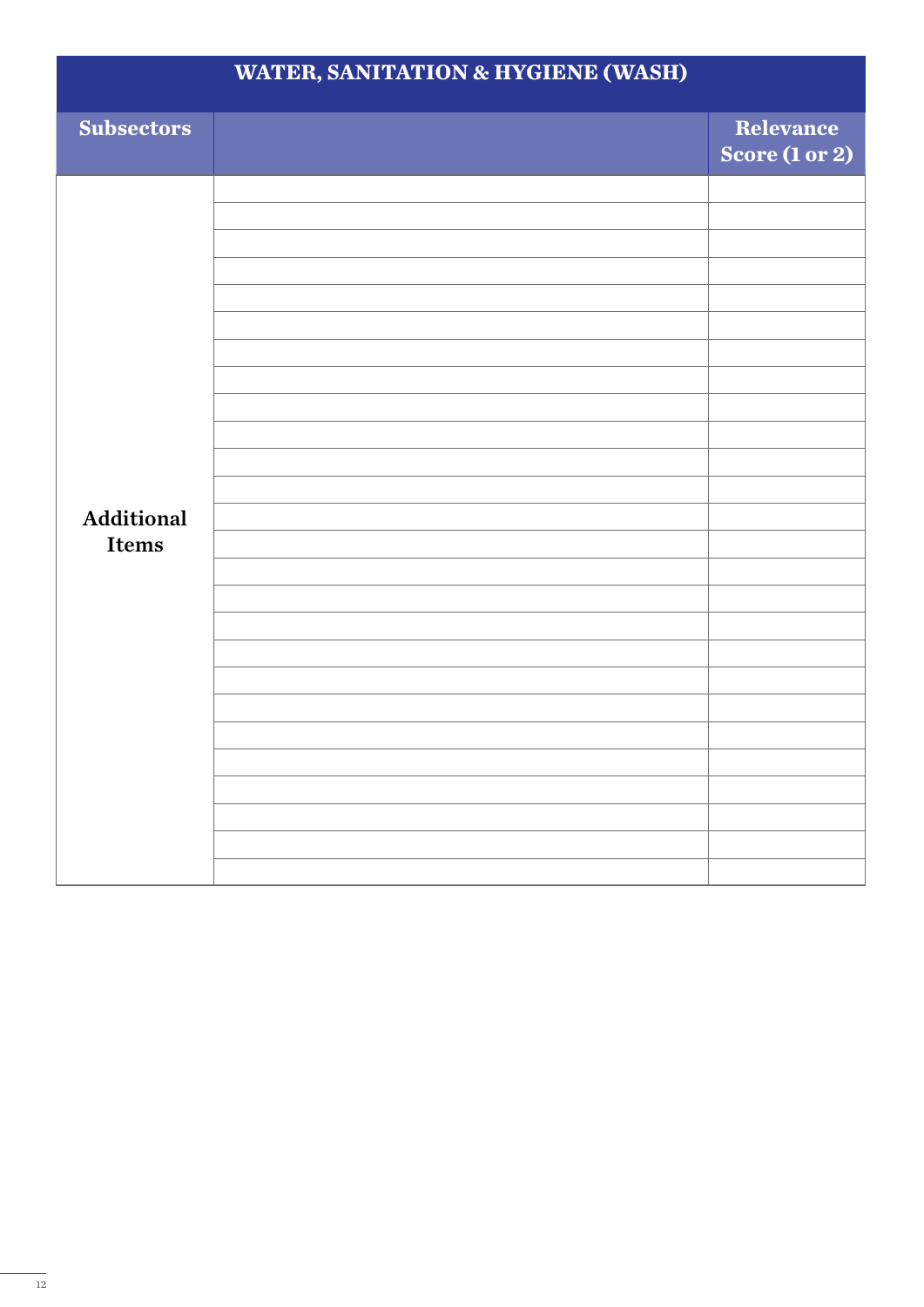#### **ENERGY**

| <b>Subsectors</b>    |                                                                             | <b>Relevance</b><br>Score (1 or 2) |
|----------------------|-----------------------------------------------------------------------------|------------------------------------|
|                      | <b>Drivers</b>                                                              |                                    |
| <b>Energy access</b> | Energy access type (on-grid vs. off-grid; centralized vs.<br>decentralized) |                                    |
|                      | Cost of electricity                                                         |                                    |
|                      | <b>Outcomes</b>                                                             |                                    |
|                      | Access to energy                                                            |                                    |
|                      | Access to electricity                                                       |                                    |
|                      | Access to clean cooking                                                     |                                    |
|                      | Access to heating and cooling                                               |                                    |
|                      | <b>Drivers</b>                                                              |                                    |
|                      | Energy type                                                                 |                                    |
| <b>Energy</b>        | <b>Outcomes</b>                                                             |                                    |
| systems              | Access to renewable energy                                                  |                                    |
|                      | Energy security (uninterrupted availability of energy<br>sources)           |                                    |
|                      | <b>Drivers</b>                                                              |                                    |
|                      | Natural resources required for energy production                            |                                    |
|                      | <b>Outcomes</b>                                                             |                                    |
| Resource use         | Greenhouse gas emissions                                                    |                                    |
|                      | Wood use                                                                    |                                    |
|                      | <b>Energy</b> use                                                           |                                    |
|                      | Energy finance and investment                                               |                                    |
| Crosscutting         | Energy policy and governance                                                |                                    |
| <b>Sector Issues</b> | Energy infrastructure                                                       |                                    |
|                      |                                                                             |                                    |
|                      |                                                                             |                                    |
|                      |                                                                             |                                    |
|                      |                                                                             |                                    |
|                      |                                                                             |                                    |
| <b>Additional</b>    |                                                                             |                                    |
| <b>Items</b>         |                                                                             |                                    |
|                      |                                                                             |                                    |
|                      |                                                                             |                                    |
|                      |                                                                             |                                    |
|                      |                                                                             |                                    |
|                      |                                                                             |                                    |
|                      |                                                                             |                                    |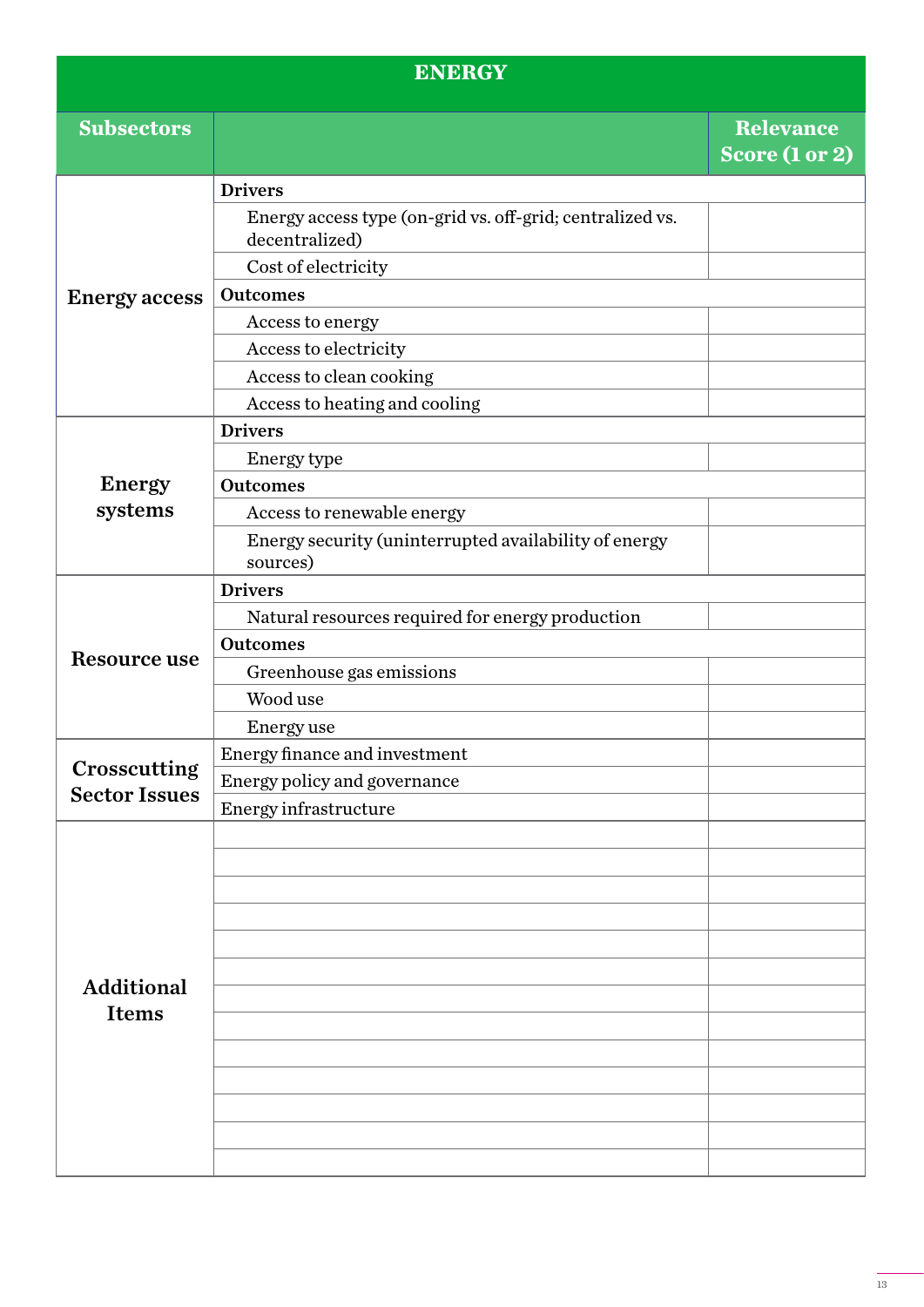### **EDUCATION**

| <b>Subsectors</b>                    |                                                          | <b>Relevance</b><br>Score (1 or 2) |
|--------------------------------------|----------------------------------------------------------|------------------------------------|
|                                      | <b>Drivers</b>                                           |                                    |
| <b>Schools</b>                       | Access to schools                                        |                                    |
|                                      | Access to school supplies                                |                                    |
|                                      | <b>Outcomes</b>                                          |                                    |
|                                      | School attendance                                        |                                    |
|                                      | School enrollment                                        |                                    |
|                                      | Retention of students/completion of education            |                                    |
|                                      | Student safety                                           |                                    |
|                                      | <b>Drivers</b>                                           |                                    |
|                                      | Teacher quality/training                                 |                                    |
|                                      | Number of teachers/access to teachers (ratio of teachers |                                    |
| <b>Teachers</b>                      | to students)                                             |                                    |
|                                      | <b>Outcomes</b>                                          |                                    |
|                                      | Teacher effectiveness                                    |                                    |
|                                      | <b>Drivers</b>                                           |                                    |
|                                      | Retention of students/completion of education            |                                    |
|                                      | <b>Education facilities</b>                              |                                    |
| <b>Education</b>                     | Adequate educational system in place (early childhood    |                                    |
|                                      | ed, primary, secondary, tertiary schools)                |                                    |
| <b>System</b>                        | Investment in curriculum development                     |                                    |
|                                      | <b>Outcomes</b>                                          |                                    |
|                                      | Environment suitable for learning                        |                                    |
|                                      | Literacy/numeracy rates                                  |                                    |
| <b>Skills</b>                        | <b>Drivers</b>                                           |                                    |
| training/                            | Access to training                                       |                                    |
| <b>Adult</b>                         | <b>Outcomes</b>                                          |                                    |
| education                            | Employment/skills preparedness                           |                                    |
| Crosscutting<br><b>Sector Issues</b> | <b>Education standards</b>                               |                                    |
|                                      | <b>Education traditions and norms</b>                    |                                    |
|                                      | <b>Education funding</b>                                 |                                    |
|                                      |                                                          |                                    |
| <b>Additional</b><br><b>Items</b>    |                                                          |                                    |
|                                      |                                                          |                                    |
|                                      |                                                          |                                    |
|                                      |                                                          |                                    |
|                                      |                                                          |                                    |
|                                      |                                                          |                                    |
|                                      |                                                          |                                    |